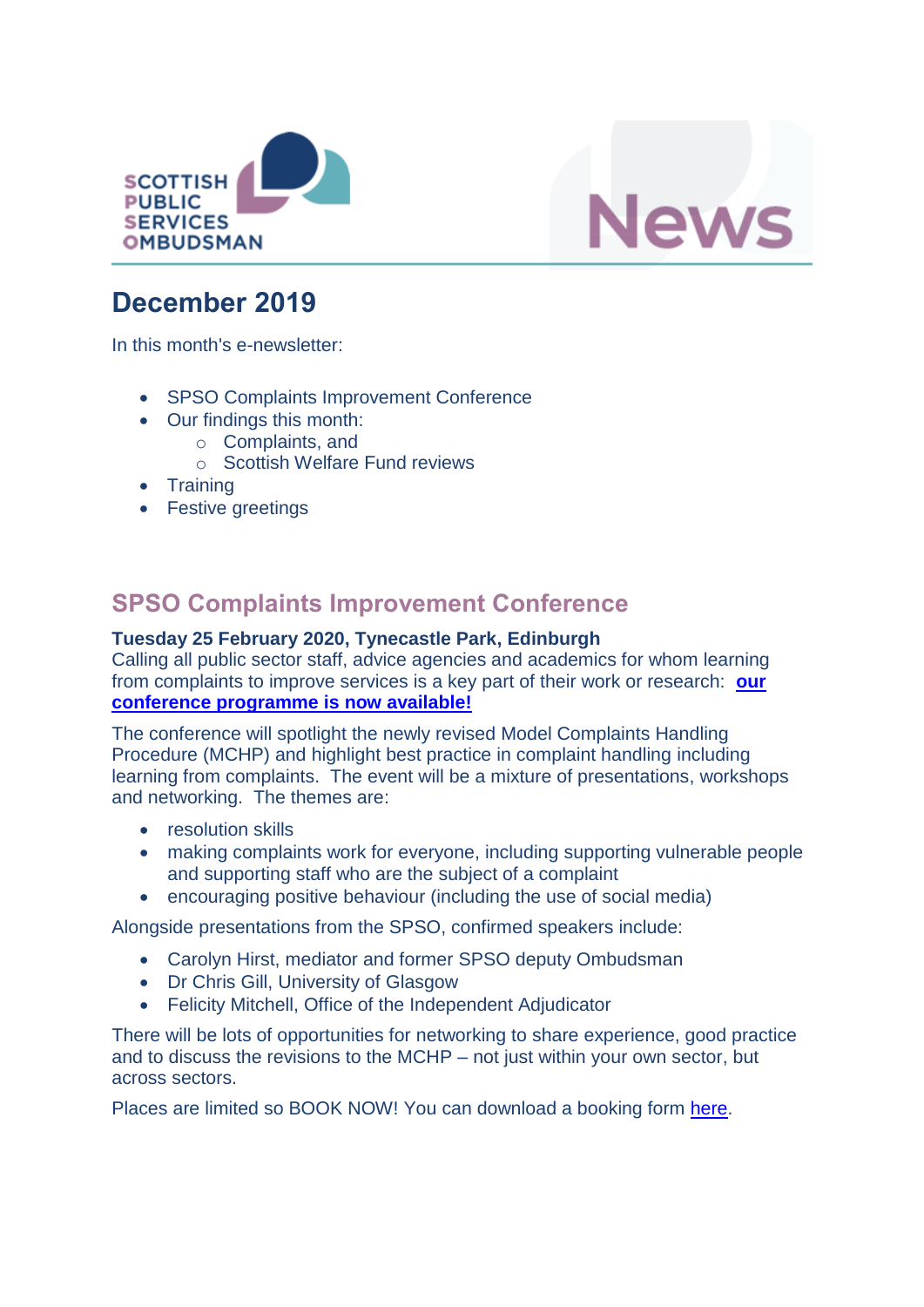## **Our findings**

#### **Complaints**

We are currently in the process of upgrading our casework management system. While there has been no impact on our casework we have decided to not publish any decisions this month until work on our casework management system has been completed.

### **Scottish Welfare Fund Reviews**

During November we:

- responded to 87 enquiries
- made 70 decisions:
	- o 20 community care grants
	- o 50 crisis grants
- changed the council's decision on 12 (60%) community care grants and 18 (36%) crisis grants

In recent weeks we have handled a number of review applications from people from outside Scotland who had their SWF applications to councils declined due to complications with their immigration status. Related case studies can be found in the searchable directory [on our website](https://www.spso.org.uk/scottishwelfarefund/case-summaries) under the subject *Entitlement to SWF for people from abroad*.

### **Training**

**Training**  Our next open training course for the public sector is:

#### For further information contact: **Complaint Investigation Skills**

Tuesday 10 March 2020

Tel: 0131 240 2990

This [course is for managers, team lead](mailto:communications@spso.gov.scot)ers, complaints officers and any other staff involved in the investigation of complaints. The course aims to develop their awareness of what makes the experience of complaining a good one or a bad one and [explores the investigation proc](http://www.spso.org.uk/contact-us)ess from initial receipt to conclusion.

[For furth](http://www.valuingcomplaints.org.uk/training/training-courses)[er information an](http://www.spso.org.uk/)d to book a place, please visit our website.